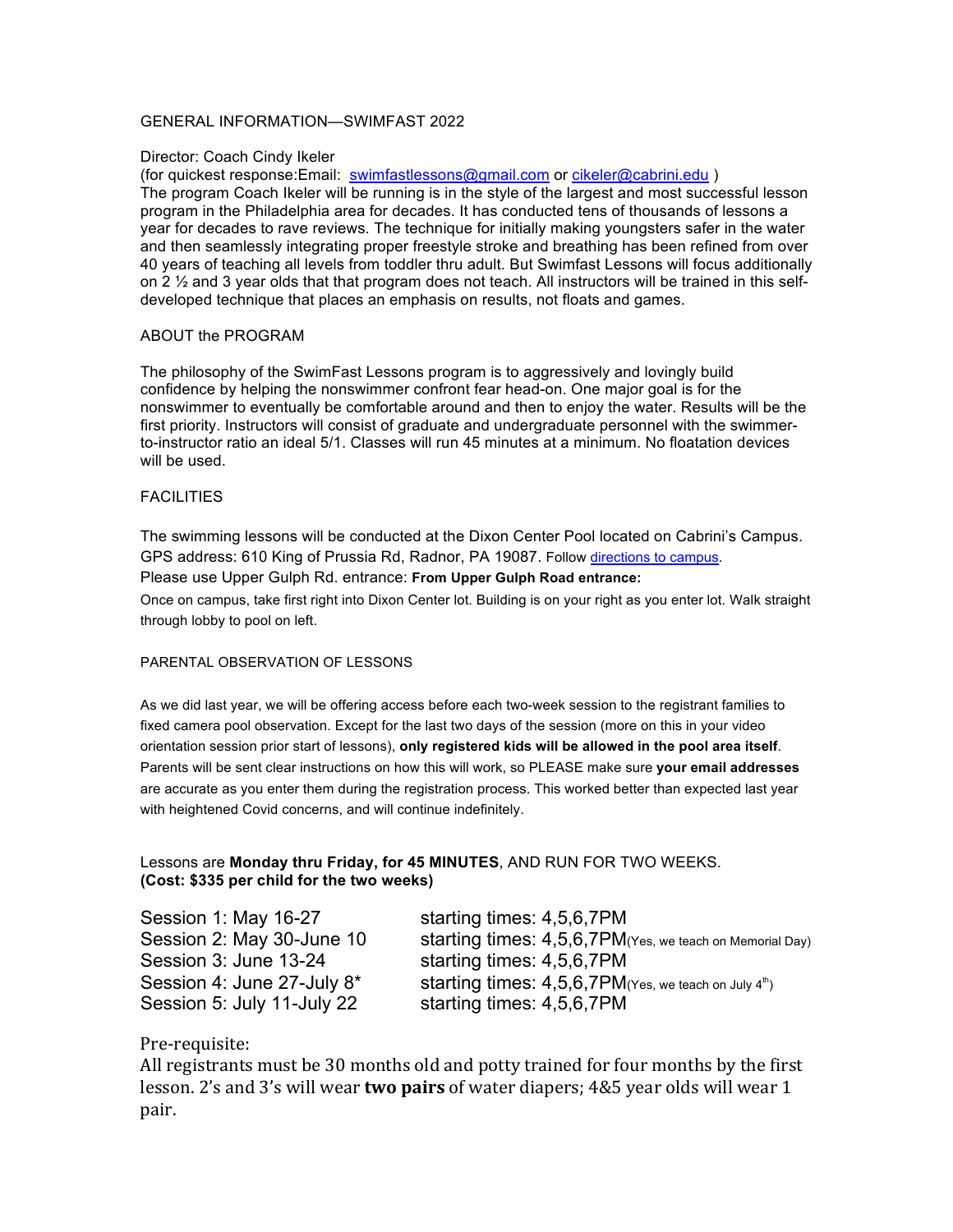## **SKILL LEVELS**

*1) BEGINNER*: This level is for **5 year olds down to 30 month olds ONLY**, who cannot at this point get themselves, unaided by adult or flotation device, across the pool (approx. 40 feet). If your child is 6 or older, do not sign up for this level. What we do with the younger beginner swimmers is not as effective on older beginners. A 6 or older beginner is a NOVICE in this program. The goal in the Beginner level is to get your child to jump in, surface on the back, swim across the pool, and grab the opposite wall--all without being touched by the teacher. Most beginners will achieve these skills in one, two-week session. Pre-requisite: All beginners must be 2 1/2 years old by the first day of lessons and potty trained.

**2)** *Novice***—**This is for children who are **6 and older, but are absolute beginners**. By starting a little later than is ideal, there will be more resistance and fear at this level than in any other group. The going can be slow here (but will be slower every year that they are able to rationalize their fear), so hang in there; they need to be safe, too, and the going doesn't get easier, but harder the older they get

**3)** *5 and under Advanced Beginner***—**These are kids who are graduates of our Beginner program, and **can swim 40 feet successfully on their backs, but who have not yet developed a freestyle arm stroke.**These children will have their back swimming skills reinforced--this is their safety position- while gradually learning to roll over onto their front and take freestyle arm strokes. This way a natural rolling motion, rather than the head out style encouraged by dog paddle and floatation devices, will be used for them to breathe. And they'll always have their back swimming skills for self rescue.

**4)** *High End Advanced Beginner*--Kids of **any age who can demonstrate some semblance of the arm-over-arm freestyle motion, but who do not yet incorporate breathing to the side** without having to stop their arm stroke to get a breath. Breathing straight up out of the water, causing the legs to drop and the swimmer to work harder to move forward, is a result of early use of floatation devices and dog paddle, and needs to be "unlearned" at this point. But to move on to Intermediate, rhythmic breathing to the side must be mastered at least the width of the pool (approx. 40 feet).

## FREQUENTLY ASKED QUESTIONS

#### **What is the cost?**

For the 45 minute classes, running Monday through Friday for two consecutive weeks the cost per child is \$335. There are no discounts for multiple child families, but we DO have partial refunds if withdrawn by the end of the first Wednesday's class of that session (see Refund Policy below)

#### **Is this where they throw the kids in the first day?**

NOBODY DOES THAT. Competitors have spread that rumor for years. If you heard that, it was from someone who hasn't been in the program. However, we also are not here to put floats on the kids and play games. We don't want to get the kids more likely to jump in when you're not looking, but unable to save themselves if they do. And they won't control the pace of the lessons. We have a set of steps and techniques that must follow a certain progression for us to get the youngsters across the pool on their own in two weeks, and we'll keep moving. Your time, money, and most importantly your child's safety are too important for us to do otherwise.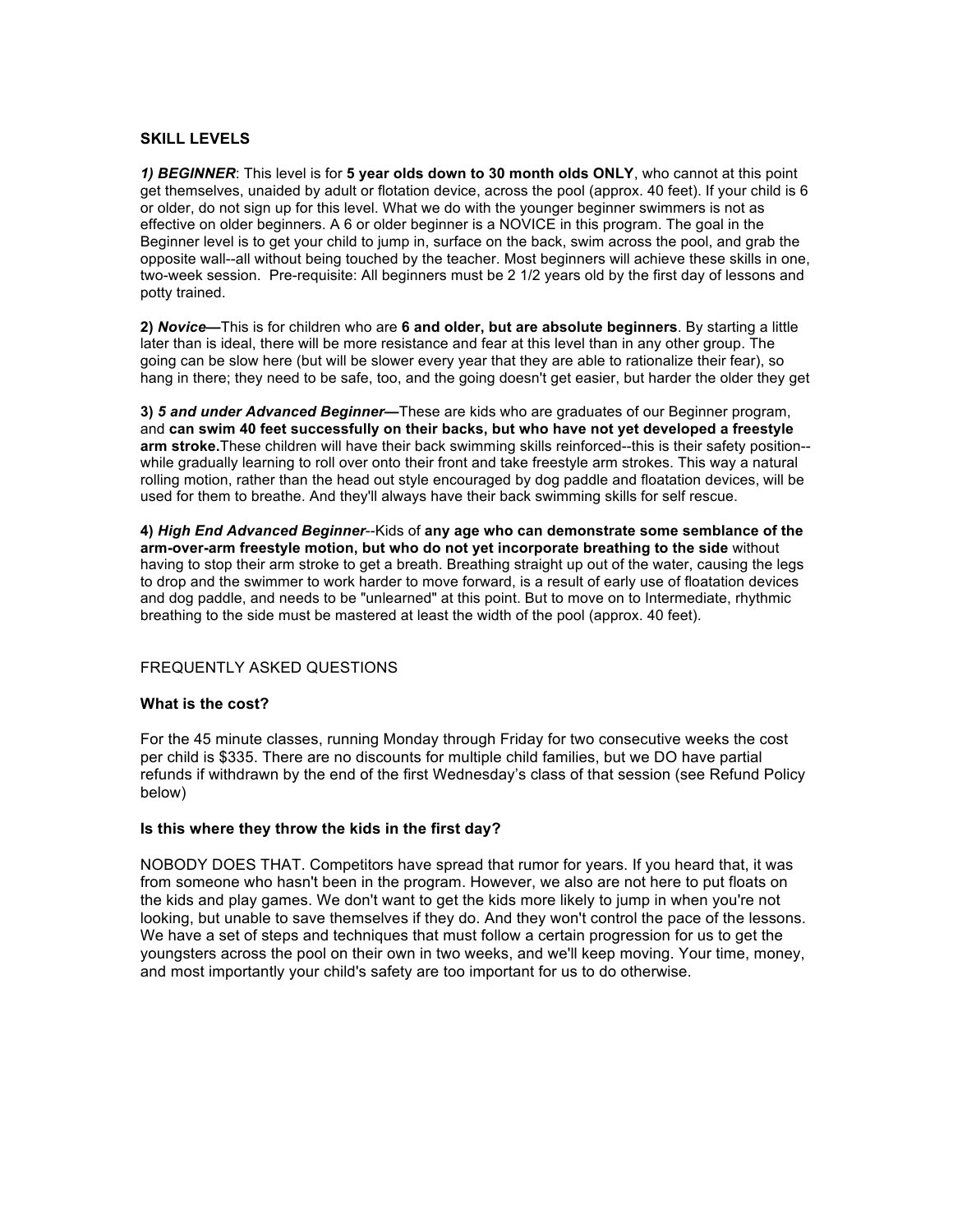## **Do I get in the water?**

No, you'll be off the pool deck, most likely in your car watching on your electronic device. We would actually get less done, especially with the very young ones, if you were more present than that. However, if you get your youngster in the water somewhere else during the two-week period, that would be great. BUT DON'T PUSH--we'll do that here; you just let them have fun and reinforce that aspect of acclimation.

### **How many sessions do you recommend for beginners?**

One two-week session should do it, but most—especially the youngest-- benefit from a second, two-week session for the confidence to "catch-up" to the skill level they attained in the first session. Remember, the large majority will be swimming in two weeks because we go at a pace that they can handle, but might resist. We want to get them safe first; another sign-up helps them settle into that pace and relax a little more in the water.

## **What if my child is upset?**

If you have a beginner--any age, but especially 5 and under--there will be resistance. Expect that. And remind yourself that we have been effectively dealing with all levels of fear and resistance for decades.The younger they are, the more they depend on fussing to get their point across. We'll work with that. They'll fuss about being away from you, being with a stranger, or just about not wanting to do what they're being told, even before the natural fear level kicks in. For most of them this is when they'll learn that you do some things even if you don't want to. But they'll come out of it **stronger, more self-confident**, and most importantly **safer** than when they began.

#### **What if my child doesn't want to come back?**

Drowning is the leading cause of unexpected death for 5 and unders in this country. That may sound melodramatic, but it's true--it is a very real threat that we're looking to minimize by getting the youngsters safer in the water. A normal kid--a normal adult--is going to have to face and conquer fear. But when there's an immanent threat, we need to work through it NOW. We'll work with that; We've had great success working thousands of fearful kids through that; you work on being resolute at home that lessons will continue until your youngster is safe. Positively reinforce what we've been doing for three decades successfully, and come in for a pep talk if you need it. It is absolutely normal for this to be harder on a Mom or Dad than the little ones that we're empowering. But know this: it won't be easier next year--every year older without getting safe in the water increases the resistance and fear level. Stick with it--you'll be glad you did, while possibly preventing an unspeakable loss.

#### **How young do you take them?**

The children must be at least 30 months and potty trained for four months by the first day of lessons.

#### **Can my two kids be in the same class?**

Same hour, yes. Same class of 5, not likely. We will evaluate the youngsters the first day according to skill level, and sometimes even age and size, and then put them in groups of like individuals. But if you have two of your own in the same class and don't think that will work well (you know that better than we), talk to the program director or supervisory staff, and we'll evaluate more closely.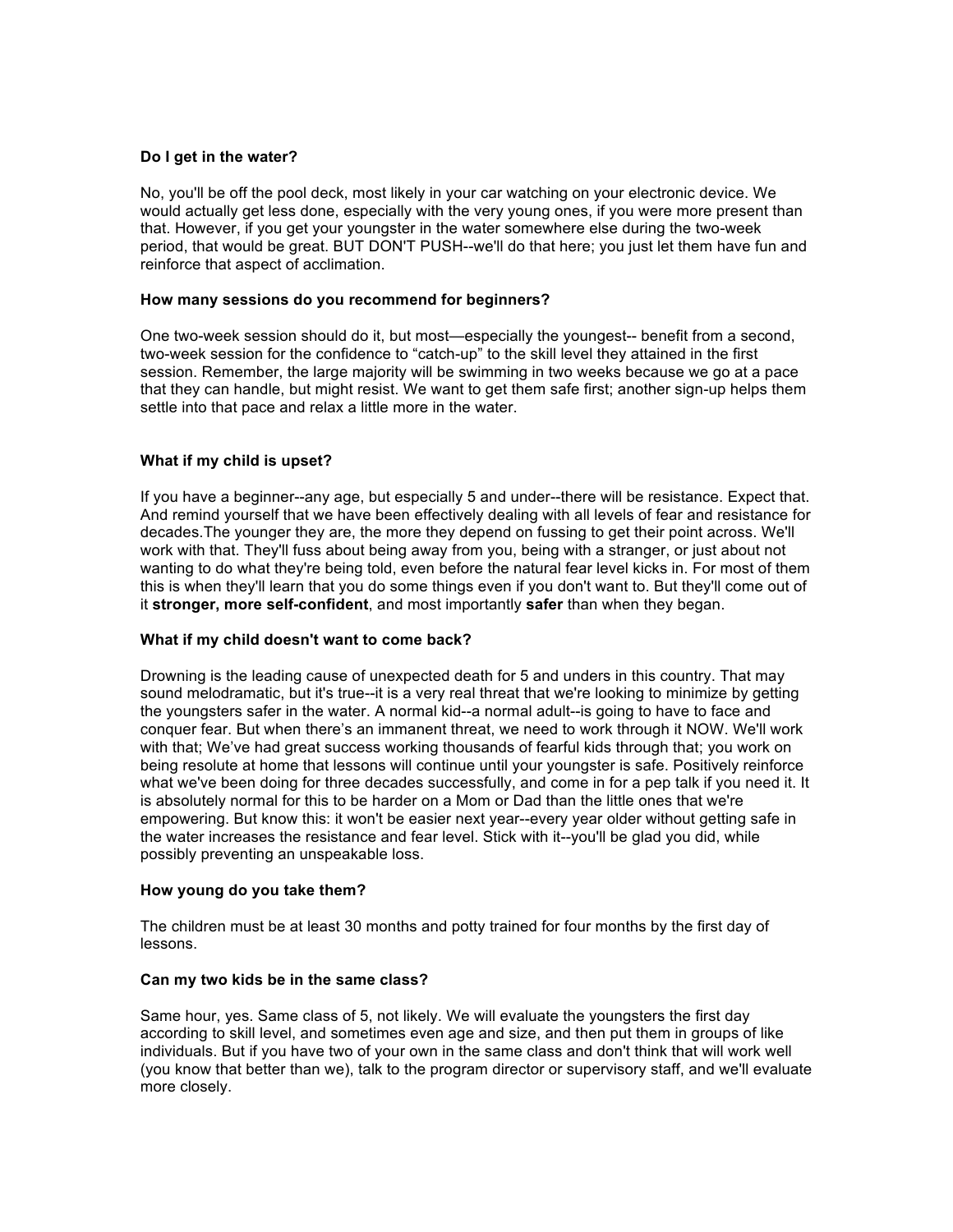### **I can't make my registered time this Wednesday. Can I come to a different time that day?**

No. Sorry, the only time we'll do a make-up is if for some reason the pool is closed on a particular day. Once the classes are set, that's it. We won't put strays into your child's small class, and we won't do that the other way around. Get to the pool as many times as possible in the two weeks, and we'll get as much accomplished--and often more--than any other lesson program in the greater Philadelphia area.

## **If my child has a cold and can't make it for a day, can I make that class up?**

No, Sorry. See above.

### **My child is 5 and doesn't fit into most water diapers. What do I do?**

First, don't wait until right before the lessons start to ask this. You might want to have them delivered. But if you google "swim diapers for older kids", you should find plenty of options—both disposable and re-useable types.

**\*\*NOTICE**: ALL **2-5** YEAR OLDS MUST WEAR **WATER PANTS** (actually 2 pair for the 2's and 3's). This is regardless of skill level and it is a safeguard against waterborne illness. 5 and unders who come to lessons without the above will be returned to their parents (this situation is NOT eligible for refund other than the conditions stated above in the partial refund policy). This is also in the Waiver Information signed off on before registration is complete.

Suggestions: Splashers and Little Swimmers are fine as are most products that are designed for water and create a tight fit around waist and thighs:

Please, please, please don't assume that your "potty trained" 4 or 5 year old is exempt-no one is exempt. We're in the business of keeping your youngsters safe-both in the water and from the water.

I don't need absorbency, just containment, but they can't be porous, so we can clean up in the bathroom, not the pool. We just can't do the job if we keep having to clear the pool.

Suggestions in communicating with your youngster:

- Don't call them diapers! They're swim lesson water pants that are required at this pool only.
- This is what you wear at lessons-nowhere else.
- Babies wear diapers; these are swim pants.

Additionally: The second time a cleanup needs to be done outside the pool, and the first time a cleanup needs to be done inside the pool in relation to solid waste is criteria for immediate dismissal from the program without refund. And this would apply to the remainder of the season. If a dismissal is necessary and the child is signed up for an additional twoweek session, that future session would be refunded in full. The pre